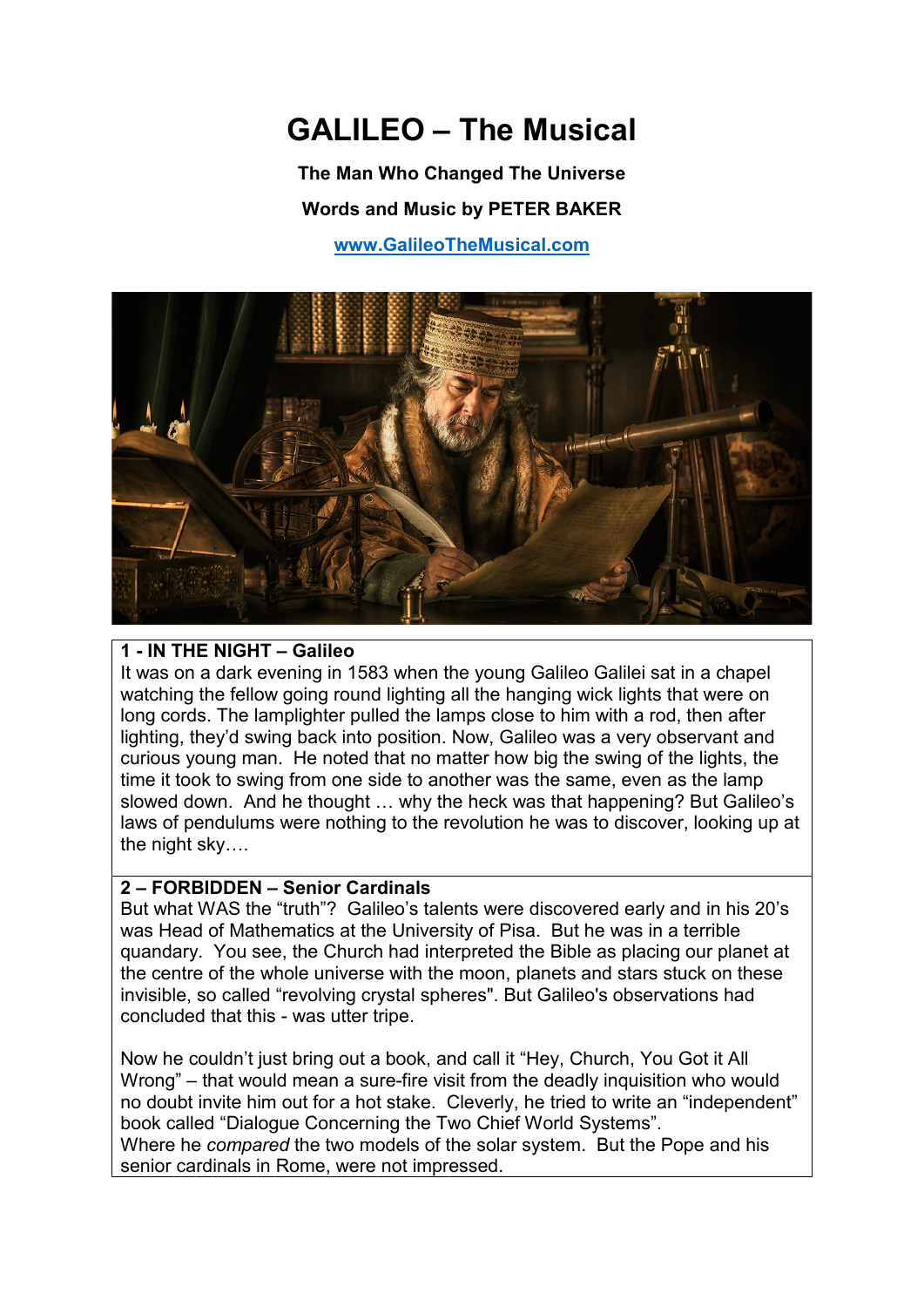# **3 - WE ONLY WANT TO KNOW – University students**

Galileo didn't mix with the other staff at the university - and was a bit of a maverick. One day, instead of giving a lecture about equations or some stuff, he marched his students out to the Leaning Tower of Pisa to conduct a grand experiment. Students at the top released two lead weights, one huge, one tiny at exactly the same time. Both weights fell at the same rate and landed together, yet scientific knowledge was teaching that heavier things fall faster! But did his university colleagues carry him shoulder high in celebration of this great discovery? Oh, no. They didn't even see the experiment - they were probably still scoffing cake in their staff room. And when it came to his students, THEY also were very sceptical of the radical science Galileo was sneaking onto their syllabus!

# **4 - DOIN' THE MATHS - Galileo and Cosimo**

Out of all his students, Cosimo II de' Medici, who came from a pretty posh family actually, was very smart at mathematics himself and admired Galileo's maverick stance at the University. Cosimo's father, the Grand Duke of Tuscany, had written to Galileo to ask to give extra tuition to his son, but of course, Galileo never got the letter as the pigeon holes were in the staff room he rarely went to. But Cosimo had more in his mind that just getting tuition, he wanted to actively help Galileo get recognition for his discoveries. So, after a particularly gruelling lecture at the university, Cosimo stayed behind to talk to the great man himself…

# **5 - THE MAN WITH HIS HEAD IN THE STARS – Marina**

Galileo Galilei never married, but he had a relationship with his housekeeper, Marina Gamba, who he met on a lecture tour of Venice. In fact, he had 3 children with Marina, and although she was a smart cookie herself, being in unenlightened times, she didn't have the opportunity as a woman to study or to progress. But she was content to spend much of her days trying to keep Galileo's haphazard study tidy, cluttered with endless star charts and mathematical equations. Quite often, her man seemed more interested in his charts than with her, something that saddened her immensely.

# **6 - IMPOSSIBLE SCIENCE – University Chancellor and Head of Science**

Meanwhile, back at the university, Galileo is causing great concern, not just from his fellow science lecturers but the Chancellor boss himself, about what the man was actually teaching their students at the University.

Never mind "fake news", we're talking "fake science" here and the Church in Rome had already written to the Chancellor concerned about Galileo's latest book which seemed to run a steamroller through the beliefs the Roman Catholic Church had about the makeup of the Universe. Things were turning pretty ugly, fast.

# **7 - PUSH BACK THE FRONTIERS – Galileo**

Galileo is back in his study at home, rummaging enthusiastically for some maths equations he wants to share with his new assistant, Cosimo. You see, there's often an unexplainable rush of adrenaline whenever you make a great discovery, whether it's cracking a complex mathematical problem, locating the parabolic track of a new planet, or just finding a few quid down the back of the sofa. Galileo is on a roll. No matter that the rest of the University think he's crackers, but when things are out there to be discovered, there's no time for tea and conversation.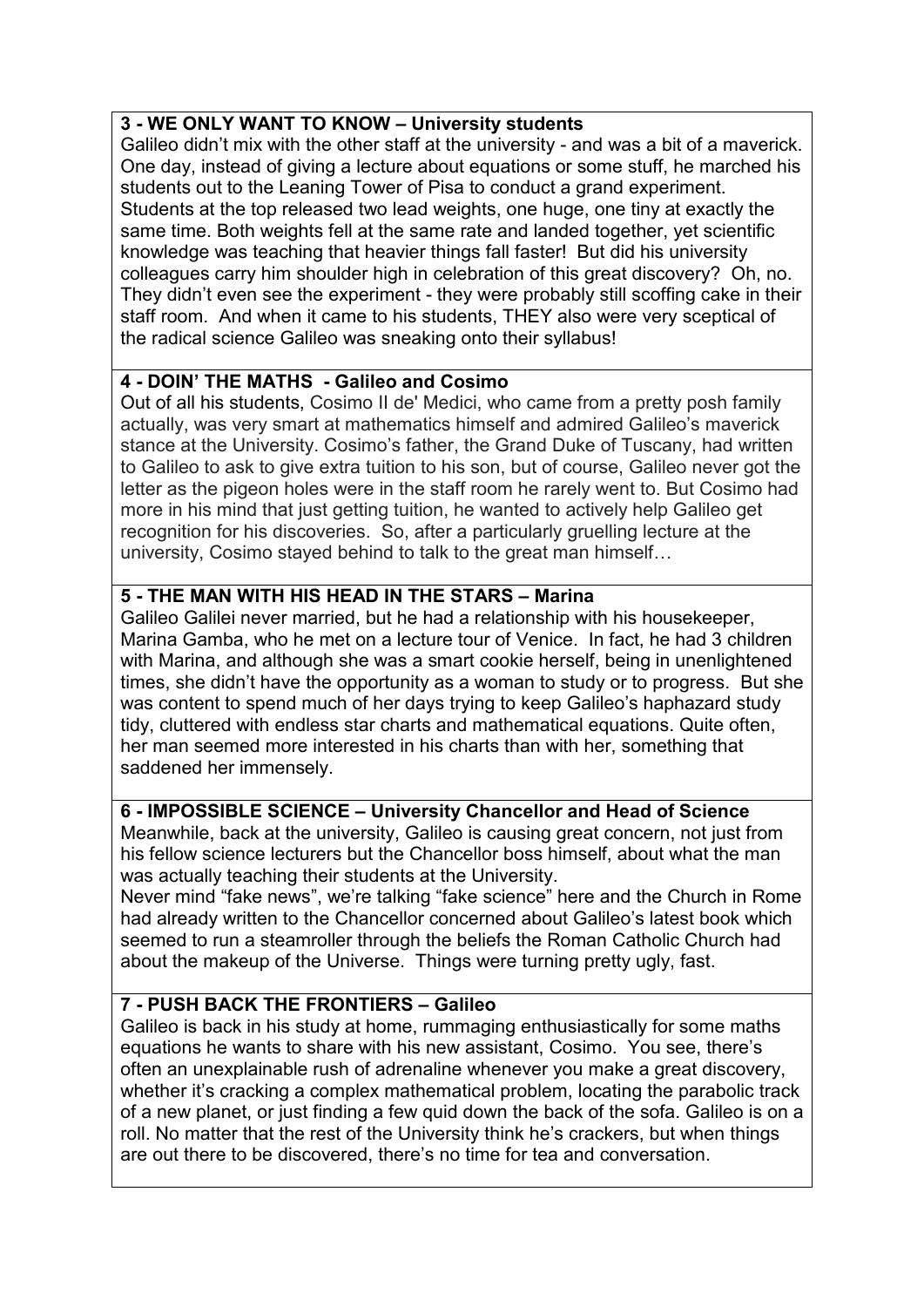# **8 - HEAVEN NEEDS ME – Galileo**

Well, the exuberance of Galileo and his newly found assistant was in deep contrast to the solemn meetings about his discoveries down in Rome. It was just a matter of weeks, before Galileo received a summons to explain himself before the Grand Inquisitor himself, Vincenzo Maculani.

Now, you have to know that Galileo was not anti-church or religion in any way, he was a Christian believer, but his inner soul was being torn apart. He begins to question his own beliefs. Is it really God's plan that he should continue to work on a project that God's own Church strongly disagreed on?

# **9 - NEVER GIVE UP – Marina**

Well, Galileo is pretty depressed and is warming himself up at the back of the house, by a fire, and is about to throw some of his own research books into the flames, knowing that will probably be the case anyway once the Church get their way.

However, Marina offers her encouragement to Galileo that if he really believes what he knows as the truth, he should have no fear.

# **10 – PICTURES IN MY HEAD**

It has been said that you can get through any ordeal if you prepare well enough, and Galileo and Cosimo get together all the charts and equations and try to rework everything to see if the Church's view of the Earth being at the centre of all, could actually be correct, so they could tip up at the trial and say, "Hey guys, sorry, you were right after all, let's go out for a pizza" .

But no matter how many times they re-calculate, it works out their conclusions are correct and the Earth travels around the Sun, against the interpretation of the Holy Bible.

Galileo is grateful for the gifts that God has given him, but why is he destined to get these pictures in his head of the "correct" way the universe is put together?

# **ACT 2**

# **11 - THE MAGIC TUBE**

Today, we're so lucky to enjoy amazing technologies, but also in Galileo's time, people were making discoveries and inventions.

In Holland, the lens maker Hans Lippershey was having his lunch and for a laugh put on two pairs of his own spectacles. Looking out the window he could see, the washing on his neighbours' line – magnified! Although this rather shocked him a little, he realised that he had discovered the "telescope". He started making tubes with lenses at each end, and sold them as novelties, so everybody could spy on their neighbour's undies. Now, Cosimo's dad was in Holland on business and sent one of these "Magic Tube" novelties home to his son. And this gave Galileo's young assistant an idea…..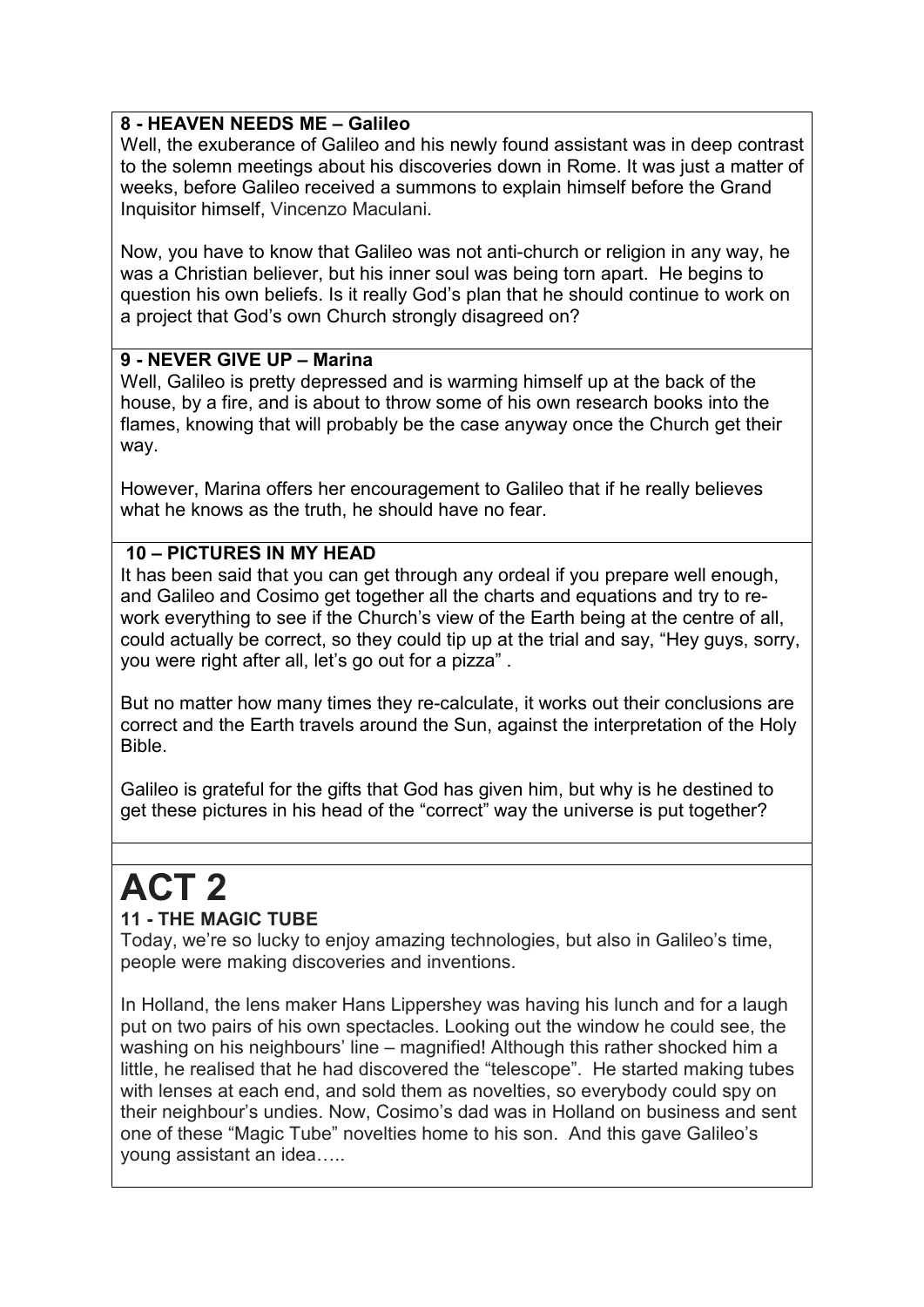#### **12 - NEW AGE**

Now, although Galileo has charmed Italy with his maverick stance and his amazing Magic Tube, which as we know he didn't actually invent, the proverbial chickens have unfortunately come home to roost.

His views on the universe in the new book have landed him in serious trouble in Rome. Summoned there by Vincenzo Maculani, the feared inquisitor and military henchman to the Pope, Galileo feared the worst; he packed his bags and said his farewells to Marina and his family.

As the great and the good from the Holy Office await the arrival of Galileo for his trial, his University chancellor meets with the senior cardinals to try to get his precious University "off the hook" so to speak.

#### **13 - VERDICT COMPROMISE**

In 1616, the Inquisition declared heliocentrism – where the Earth and planets move around the sun, to be formally heretical. Heliocentric books were banned, and Galileo was ordered to refrain from holding, teaching or defending heliocentric ideas.

Now, that was 17 years ago, yet Galileo had ignored the ruling. Even though the Pope, Urban the 8<sup>th</sup>, had generally supported science and mathematics and specifically Galileo's earlier books, the new book had taken a step too far as it even satirised the Pope's views himself.

So what view should he take tomorrow at the trial? Heretics were burnt at the stake, often on a whim, and here was a man who had openly ridiculed the Church and him personally.

But Galileo was, for his time, a celebrity, and what's more, now rather frail and ill. To torture or burn an old man of his standing – would he want to be associated with that?

# **14 - 1633 – GALILEO'S TRIAL**

After a restless night in one of the church's guest houses in Rome he was allowed to use along with Marina and his assistant Cosimo, Galileo is led into the trial chamber to meet face to face with the Grand Inquisitor himself, Vincenzo Maculani.

# **15 - YOU HAD IT ALL**

So, that was why Galileo was offered a luxury guest house in Rome days before his trial. It wasn't because of his high standing at all; it was so the inquisitor's henchmen could break into his study and bring all his charts and observation books to Rome for a public burning.

Marina watches the spectacle horrified from the public gallery.